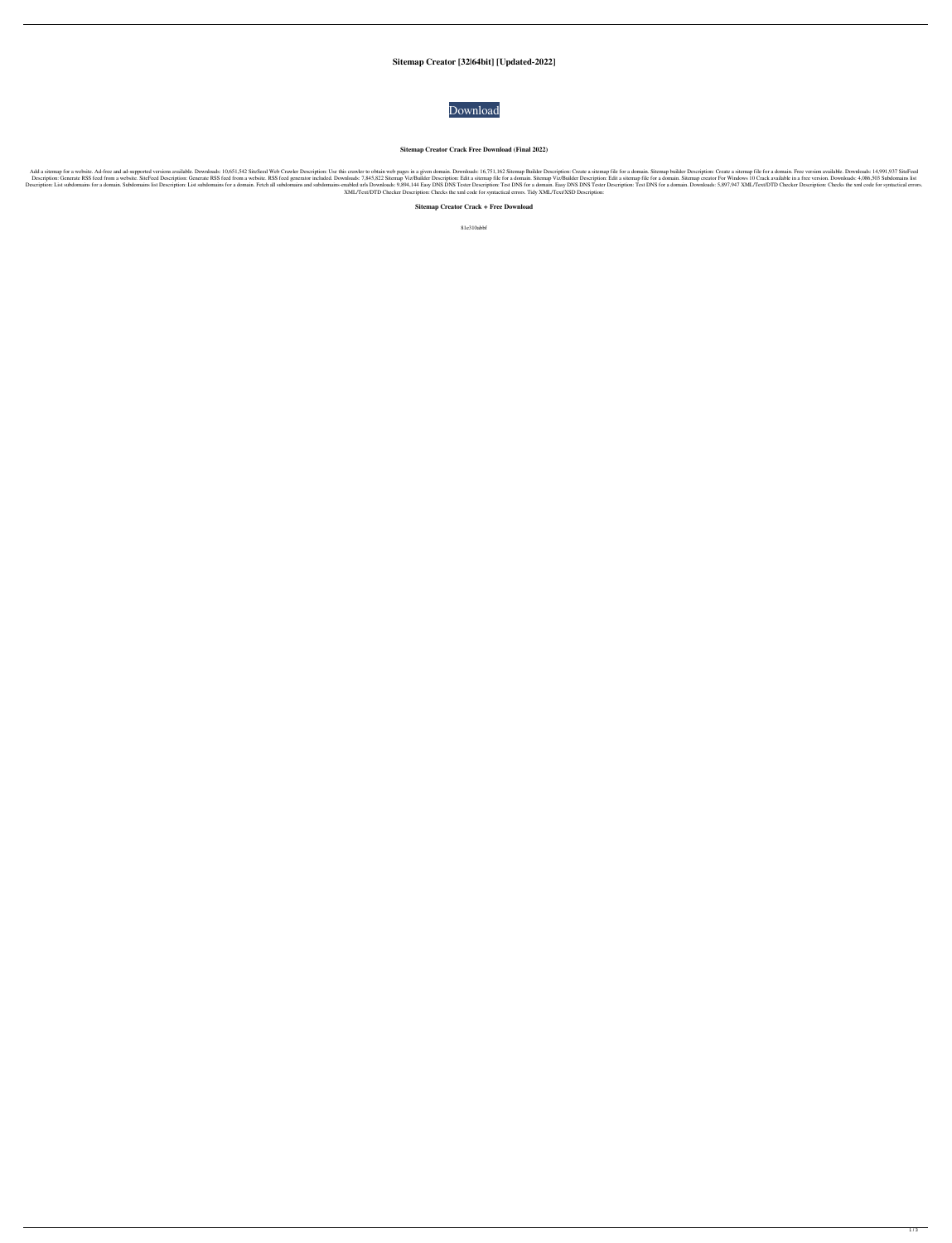#### **Sitemap Creator With Serial Key**

Used for contact and sitemap information. Used for static pages that include html, xml, or sitemap format. Used for pages that are created by a webmaster and are available for crawling. Used for pages that are dynamically

# **What's New in the Sitemap Creator?**

2014-10-23 2014-10-23 Now I'm able to visit the sitemap and see my updated links, all nice and tidy. Thanks for your time Wednesday, April 28, 2009 What started as a gut feeling that feels like a 10-day miracle has now bec night, unloaded the truck, and got to my grandma's house. We are off to my grandma's house tomorrow to do final inspection on the house. It will take 7 to 10 days to get it all set up, so the house is our home for the next happen. I really believe that I am a blessed and faithful woman. Praise God !!! Wednesday, April 14, 2009 Happy Mothers Day to all the wonderful moms out there. I am so thankful for the woman that I have as a mom. I am ble some downtime today. I was looking through our bank accounts on the internet. I found that we have over \$8,000 in the bank. That is not a lot when you really think about it. I guess in the long run that is not a lot but in It sure is awesome! We received a phone call yesterday afternoon and it was my old job that was calling. I was thinking that it was a prank call. But, no, it was not a prank call. They called and asked if we were planning